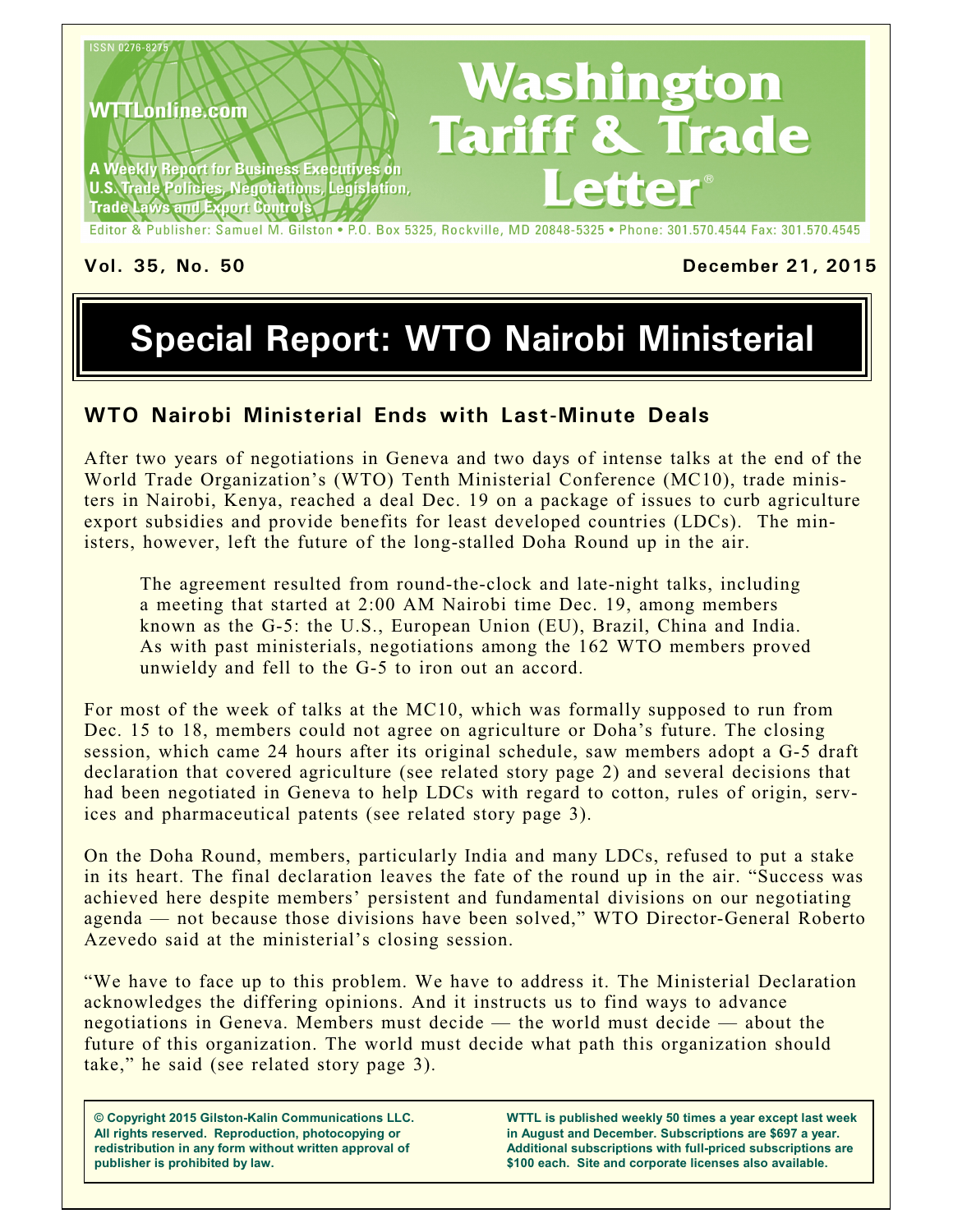#### **Nairobi Reaches Deal on Agriculture Export Competition**

The elimination of agriculture export subsidies, which has been a goal of trade negotiators dating back to before the Uruguay Round, took a major step forward at the WTO minis-terial in Nairobi where members finally agreed on a plan to end such practices. Export subsidies were part of a larger set of farm reforms that also include an effort to curb the role of state-trading enterprises in farm trade, a special safeguard mechanism for devel-oping countries and a plan for accelerated negotiations on food stockholding.

"Our work to secure a global ban on export subsidies will help level the playing field for American farmers and ranchers," USTR Michael Froman said in a statement at the end of MC10. "The WTO's actions in this area will put an end to some of the most trade-distorting subsidies in existence and demonstrates what is possible when the multilateral trading system comes together to solve a problem," he added.

"The decision you have taken today on export competition is truly historic," WTO Director-General Roberto Azevedo said at the meeting's closing session Dec. 19. "It is the WTO's most significant outcome on agriculture. The elimination of agricultural export subsidies is particularly significant," he said. "Today's decision tackles the issue once and for all. It removes the distortions that these subsidies cause in agriculture markets, thereby helping to level the playing field for the benefit of farmers and exporters in developing and least-developed countries," he added.

Under the decision, developed members have committed to remove export subsidies immediately, except for a handful of agriculture products, and developing countries will do so by 2018. Developing members will keep the flexibility to cover marketing and transport costs for agriculture exports until the end of 2023, and the poorest and foodimporting countries would enjoy additional time to cut export subsidies.

Provisions on public food stockholding reaffirmed a decision ministers made at the Bali ministerial to allow developing countries to continue to use this form of food security while negotiators continue to find a solution to the issue by the time of the next ministerial in 2017. This has been a major goal of India.

Provisions on export credits include a promise that members "undertake not to provide export credits, export credit guarantees or insurance programmes for exports of products listed in Annex 1 of the Agreement on Agriculture (hereafter 'agricultural products') other than in conformity with this Decision,"said the final agriculture text.

The accord identifies several forms of credit that are covered by these rules, including direct financing, export credit insurance, credit guarantees, government-to-government credit agreements and any other form of governmental export credit support, direct or indirect, including deferred invoicing and foreign exchange risk hedging.

Agreed upon disciplines on state-rading enterprises call for members to "ensure that agricultural exporting state trading enterprises do not operate in a manner that circumvents any other disciplines contained in this Decision." It says "shall make their best efforts to ensure that the use of export monopoly powers by agricultural exporting state trading enterprises is exercised in a manner that minimizes trade distorting effects and does not result in displacing or impeding the exports of another Member." Developed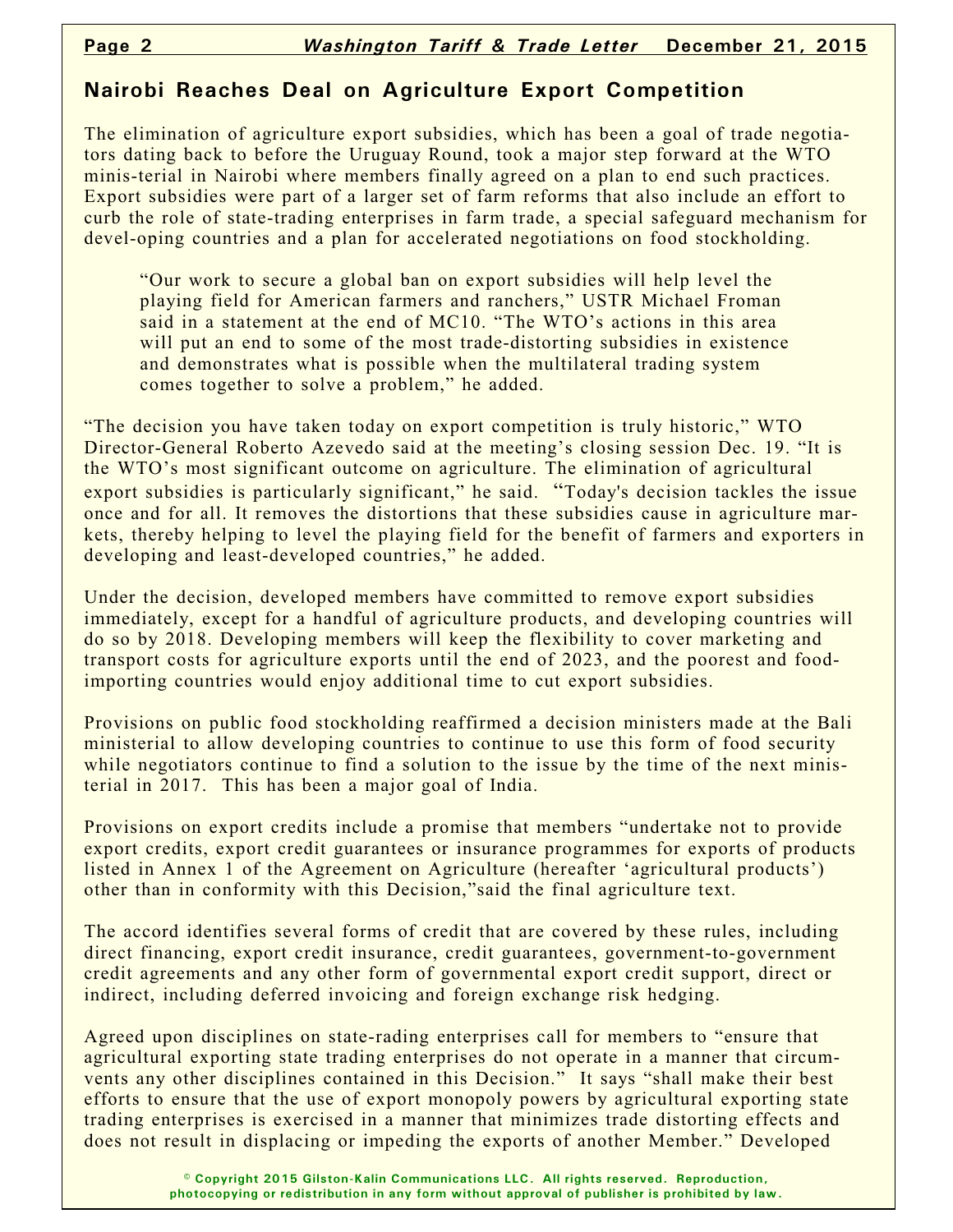countries also agreed to give duty-free and quota-free access to their markets for cotton from LDCs, with those able to do so, starting Jan. 1, 2016. The deal would require developed countries to end cotton export subsidies immediately and developing countries to do so at a later date.

# **Nairobi Leaves Doha Round's Future Ambiguous**

USTR Michael Froman made clear at the outset of MC10 in Nairobi Washington's desire to close the book on the Doha Round and launch negotiations on new topics. In a speech to the plenary session of the meeting Dec. 17, Froman repeated objections he and other U.S. officials have made before to continuing the round (see **WTTL,** Dec. 14, page 2). Froman's arguments, however, failed to convince WTO members to end work on the round. The final declaration leaves the round the walking dead.

"We recognize that many Members reaffirm the Doha Development Agenda, and the Declarations and Decisions adopted at Doha and at the Ministerial Conferences held since then, and reaffirm their full commitment to conclude the DDA on that basis. Other Members do not reaffirm the Doha mandates, as they believe new approaches are necessary to achieve meaningful outcomes in multilateral negotiations. Members have different views on how to address the negotiations," the declaration states.

"We acknowledge the strong legal structure of this Organization. Nevertheless, there remains a strong commitment of all Members to advance negotiations on the remaining Doha issues," it notes. "Work on all the Ministerial Decisions adopted in Part II of this Declaration will remain an important element of our future agenda," the declaration says. "Many Members want to carry out the work on the basis of the Doha structure, while some want to explore new architectures," it acknowledges.

In his prepared remarks, Froman said the WTO needs "a better path forward" and "a new form of pragmatic multilateralism." He said, "Moving beyond Doha doesn't mean leaving its unfinished business behind. Rather, it means bringing new approaches to the table."

It is unacceptable for the round to hold other issues hostage, he argued. "Freeing ourselves from the strictures of the Doha framework would allow us bring new, creative approaches to those issues, as well as allow us to explore emerging trade issues, revitalizing the WTO and the multilateral trading system," he declared.

# **Nairobi Adopts Measures to Help LDCs**

The delayed end of MC10 was caused in part by LDC concerns that they would lose their voice in multilateral trade negotiation if the Doha Round was terminated, while they are being left out of regional trade pacts. To meet many of these concerns, trade ministers at MC10 adopted several measures that had already been negotiated in Geneva.

"We strongly commit to addressing the marginalization of LDCs in international trade and to improving their effective participation in the multilateral trading system. Towards that end, we shall ensure that all issues of specific interest to LDCs shall be pursued on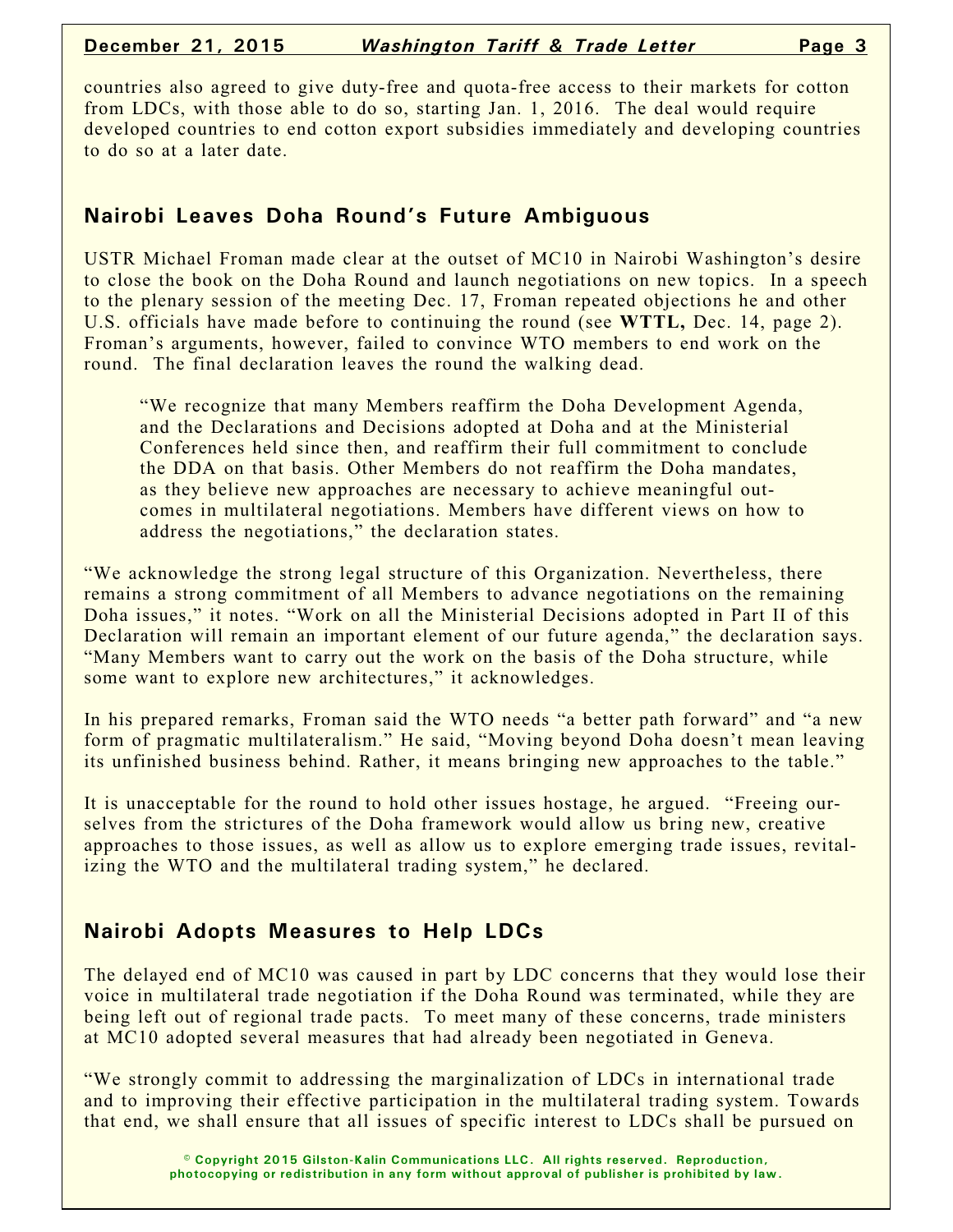a priority basis, with a view to strengthening them, making them commercially meaningful and, when appropriate, legally binding," the ministerial declaration states.

A WTO statement said the ministerial decision provides more detailed directions on how goods from LDCs can qualify for preferences as "made in an LDC," and when inputs from other sources can be "cumulated" — or combined together — into the consideration of origin. It calls on preference-granting members to consider allowing the use of non-originating materials up to 75% of the final value of the product.

Another provision extends preferential treatment for LDC services and service providers in non-LDC countries. The waiver is extended 15 years to Dec. 31, 2030. Members also extended rules that exempt LDCs from drug patent protection rules under the Agreement on Trade in Intellectual Products (TRIPS).

"We further welcome the adoption by the TRIPS Council of the Decision on the Extension of the Transition Period under Article 66.1 of the TRIPS Agreement for Leastdeveloped Country Members for certain obligations with respect to pharmaceutical products as well as the related Waiver Decision adopted by the General Council concerning least-developed country Members' obligations under Article 70.8 and 70.9 of the TRIPS Agreement," the declaration notes.

# **Nairobi Sees Launch of Public-Private Aid for Trade Facilitation**

The Trade Facilitation Agreement (TFA) that the WTO adopted at its Bali ministerial in 2013 has only been ratified by 63 members, which is still shy of the two-thirds needed to bring the accord into force. While awaiting its ratification, the WTO launched the Global Alliance for Trade Facilitation Dec. 17, a public-private coalition to provide technical and financial help to countries implementing the customs modernization steps called for in the pact.

The alliance is backed with funding from the World Economic Forum, the International Chamber of Commerce, the Center for International Private Enterprise , donor countries and the private sector, including Canada, Germany, the United Kingdom and Australia, plus A.P. Møller-Mærsk, DHL, Wal-Mart, eBay and Huawei. The TFA is intended to expedite the movement, release and clearance of goods through customs and in transit, provide more transparency in customs regulation and improve cooperation among customs authorities.

At a press conference announcing the alliance, WTO Director-General Roberto Azevedo noted that 63 members have completed their ratification processes, including six that notified the WTO of their actions during the Nairobi ministerial: Myanmar, Norway, Zambia, Ukraine, Vietnam and Brunei. "This is good news — we are now long past halfway to the target number at which the Agreement comes into force. So we must keep increasing the pace," Azevedo said.

Another step is to ensure that reforms are implemented "as smoothly as possible, and that businesses can seize the opportunities they bring. And this is what the Global Alliance we are launching today is all about. It brings to life a new framework for businesses,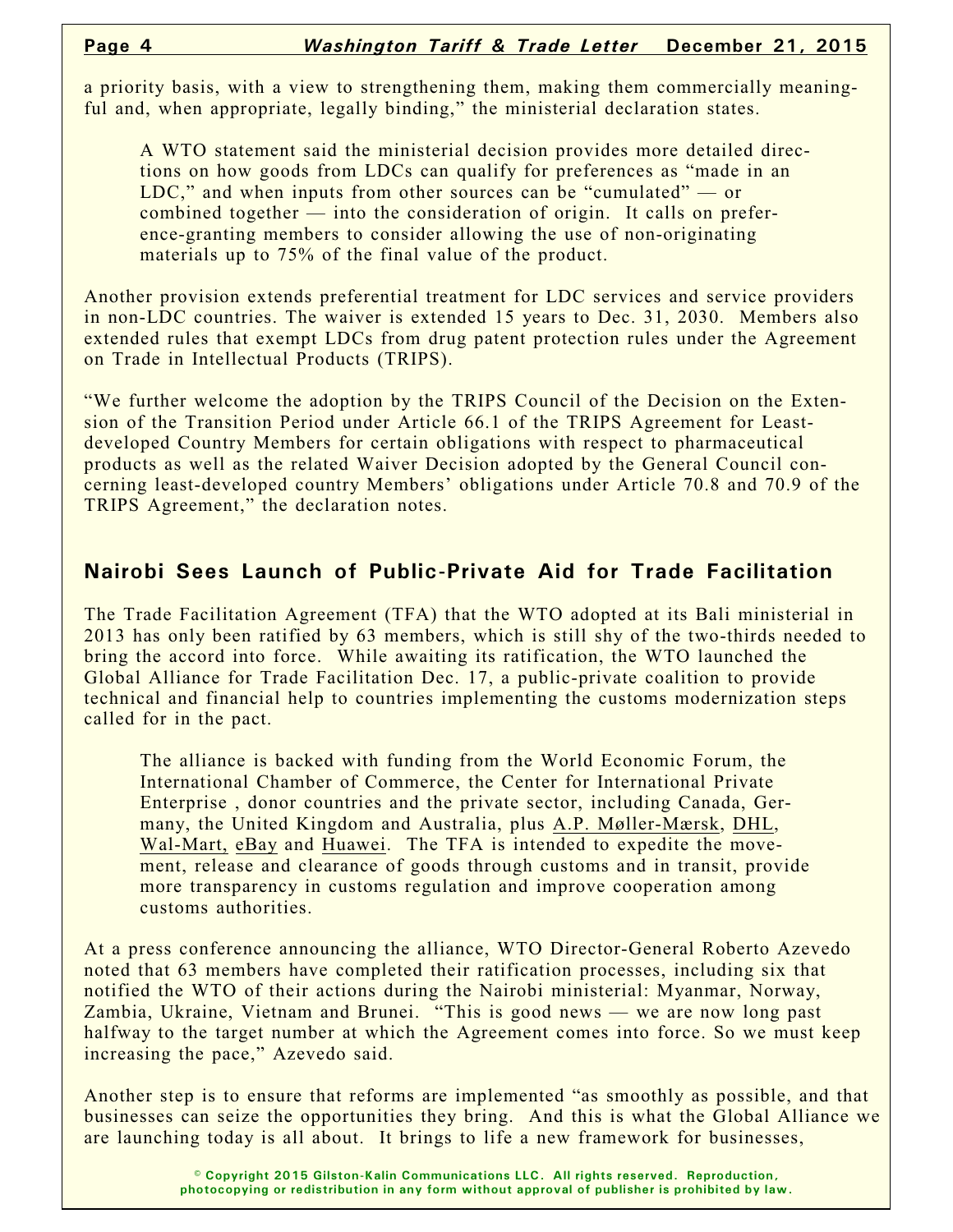particularly small- and medium-sized enterprises, to partner up with governments to ensure that the reforms delivered are meaningful and beneficial to all," Azevedo said.

USTR Michael Froman noted that USAID a year ago convened a group of donors around the world, as well as private sector representatives, to talk about working together to promote the TFA's implementation. "We have a whole of government approach, from USAID to the MCC [Millenium Challenge], to our other organizations who play a significant role in this," he said at the press conference. "The U.S. has mobilized \$50 million to support the Global Alliance," he added.

#### **Nairobi Meeting Approves Membership for Afghanistan, Liberia**

The WTO demonstrated its commitment to delivering benefits for least developed countries (LDCs) with or without a Doha Round agreement in Nairobi with the approval of membership for Afghanistan and Liberia. Members approved Liberia's membership Dec. 16 and Afghanistan's Dec. 17. The two will have until June to submit ratification and implementation documents to become full members.

Liberia started its negotiations to join the WTO in 2007 and completed work on its accession protocol and commitments in October. Afghanistan started the process in 2004 and finished its talks with the WTO working party in November (see **WTTL**, Nov. 16, page 10).

Liberia will become the 35th LDC member of the WTO and Afghanistan the 36th. "That number seems to be rising fast! The LDCs are more than a fifth of the whole WTO membership. It is an important and active constituency," WTO Director-General Roberto Azevedo said. He noted that Somalia filed its membership application Dec. 17. "This is something I strongly welcome and I will work with members to advance this effort as quickly as possible," he said.

"Afghanistan's WTO accession is a clear sign for all the world to see that the country is building a business-friendly environment. I am confident that WTO membership will contribute to establishing a firm foundation for Afghanistan's future development and prosperity," Azevedo said at a press conference marking approval of Kabul's membership. "Despite very challenging circumstances, and under the shadow of conflict, you have shown the determination needed to complete this complex process," he said.

Liberia's WTO membership "marks another turning point in our history, particularly in our journey of economic transformation for inclusive growth," Liberian President Ellen Johnson Sirleaf said after the WTO ministers approved her country's accession. "We fully subscribe to the African common position on strengthening the rules-based multilateral trading system to create the Africa that we want," she said.

# **Nairobi Delivers Final ITA Deal**

Last-minute foot dragging by China added drama to completion of a final Information Technology Agreement (ITA) Dec. 16 but didn't block the accord. Beijing had delayed providing its final schedule of tariff cuts but in the end left its offer where it was when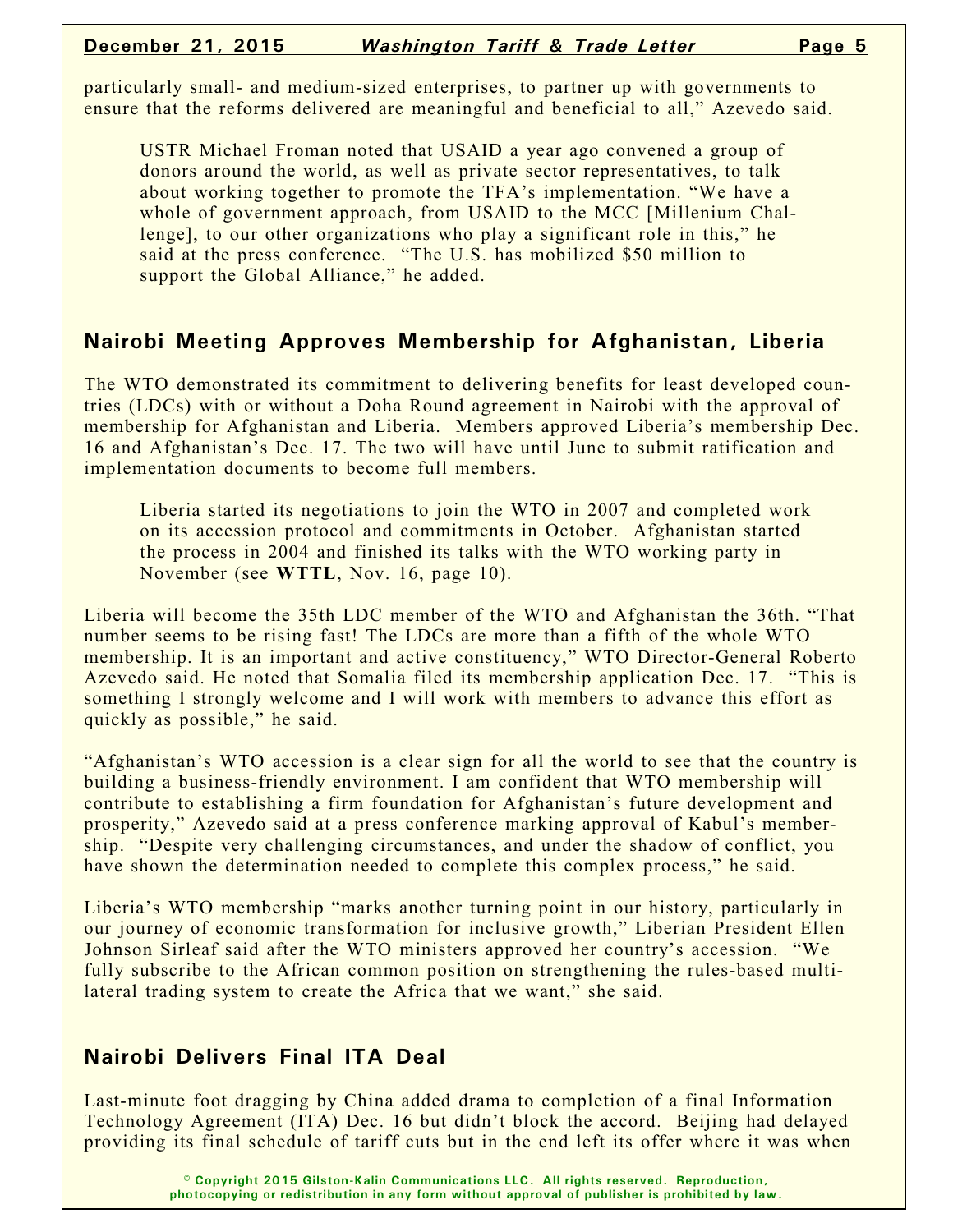talks concluded in November (see **WTTL**, Nov. 16, page 1). "The final stumbling block was a last-minute demand by China to include some additional text in the ministers' declaration announcing the agreement on staging and the achievement of the critical mass necessary for the agreement to enter into force, John Neuffer, president of the Semiconductor Industry Association, wrote in a blog.

"The short of it is the Chinese needed assurances that should trade in products covered by the agreement dip below critical mass, there would be an opportunity to discuss how to handle the problem of potential freeriders," he said. "When the negotiating parties agreed this afternoon to insert text in the declaration to capture this idea, the deal was done," Neuffer added. China has loaded its tariff cuts toward the end of seven years, the longest period permitted under the accord. China promises only to take 36% of its ITA tariffs to zero upon implementation of the pact.

"Today marks a very significant achievement. Eliminating tariffs on trade of this magnitude will have a huge impact," WTO Director-General Roberto Azevedo told a press conference in Nairobi where the final deal was announced. "As per the plan concluded today, around 65% of tariff lines will be eliminated in 2016 (accounting for around 88% of imports). By 2019 this will increase to 89% of the tariff lines (and 95% of imports). This will reach 100% over 7 years," he explained.

"In addition, because it is a WTO agreement, all WTO members will benefit under the most-favoured nation principle. This means that all members can export these 201 products duty-free to each of these markets. And of course they will also feel the knock-on benefits for other sectors. Moreover, the agreement is open to all WTO members to join," he said.

#### **Wassenar Plenary Addresses Creeping Technology Advances**

The Wassenaar Arrangement's annual updating of its control lists Dec. 3 attempted to address digital technology advances that are moving into all types of products beyond traditional control categories, particularly for consumer products such as phones and televisions. The approved changes also prepared the lists to become more positive in keeping with U.S. export control reforms and, in many cases, to restructure and clarify sections as part of the regime's ongoing list review.

At the Wassenaar meeting in Vienna, U.S. representatives presented a "nonpaper" on the debate in the U.S. over proposed changes in controls on cyber-intrusion products and technology. The non-paper didn't include any proposed changes to the rules, which have been adopted by most other regime members but still face opposition from U.S. industry (see **WTTL**, Nov. 2, page 3). According to sources, other Wassenaar countries are not interested in changing the already adopted rules.

Among some 40 changes to the regime's list are new rules for biodetectors under Category 1, changes for measuring equipment and machine tool accuracy in Category 2, some relaxation of electronics controls and clarification of controls on analog-to-digital converters in Category 3, and the raising of computer control levels in Category 4. Wassenaar rewrote all of Category 5 part 2 to restructure provisions into a more logical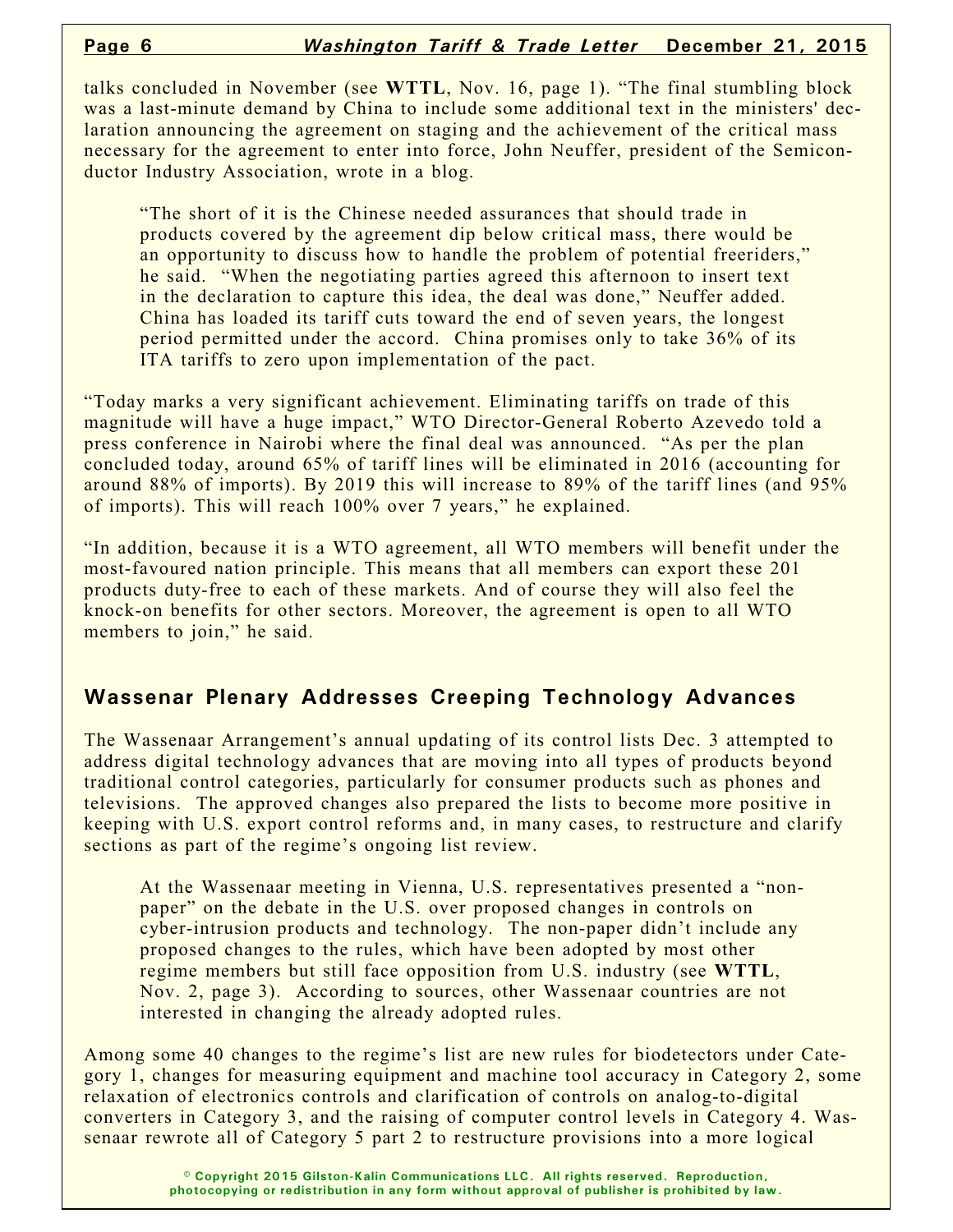sequence and to clarify differences in controls for cryptographic and non-cryptographic products. It also relaxed control levels on some lasers in Category 6 to account for foreign availability and to clarify definition of "accuracy." Similar changes regarding accuracy for aircraft controls were included in Category 7.

In Category 9, it agreed to delete note on specific controls for model aircraft and include general control levels for unmanned aerial systems. Other changes applied to explosive material, biological agent protection, and electronic devices for military helmets. Controls were eased for "technologies used in consumer industries (e.g. car production, domestic medical devices), optical mirrors for solar power installations, battery cells, underwater still cameras and equipment incorporating information security," Wassenaar reported.

# **Court Upholds Zeroing for Case Caught in Transition**

When Commerce ended the use of "zeroing" in antidumping cases in 2007 to comply with a WTO ruling against the practice, some pending antidumping cases got caught in the transition to the new policy. In a Dec. 14 ruling, the Court of Appeals for the Federal Circuit (CAFC) upheld the department's decision to maintain its old policy in its antidumping finding on diamond sawblades and parts from China and Korea.

"We conclude that the Final Modification is at best ambiguous as it applies to the present matter. In fact, aspects of the Final Modification strongly support Commerce's determination. We therefore uphold Commerce's determination that the no-zeroing policy does not apply here," wrote Appellate Judge Richard Taranto for the three-judge panel.

"The question is not whether Commerce committed any reversible error in what it decided in the Final Modification about which dumping proceedings would be governed by the new no-zeroing policy; the question is only what it did decide. As to that interpretive question, it is undisputed that it suffices for us to uphold Commerce's answer if we conclude that the Final Modification is ambiguous on the point and Commerce's interpretation is a reasonable resolution of the ambiguity," Taranto wrote in *Diamond Sawblades Manufacturers Coalition v. U.S.*

When Commerce changed its policy, it attempted to draw a line between pending cases to which zeroing would be applied and new cases to which the policy wouldn't. That effective date was Jan. 16, 2007. Because the diamond sawblade case went through remand and redeterminations after that date, the dispute was over when the new or old policy applied. "Later events in this investigation did not make this a new investigation...or make unreasonable the conclusion that this investigation had not been pending before Commerce in February 2007," the CAFC found. After the department took up the case again in 2009, it performed only ministerial actions, it concluded.

#### **BIS Ramping up Outreach on License Exception STA**

Citing a "massive amount of over-control" by U.S. exporters, Bureau of Industry and Security (BIS) officials are starting an "aggressive effort" to get firms to start using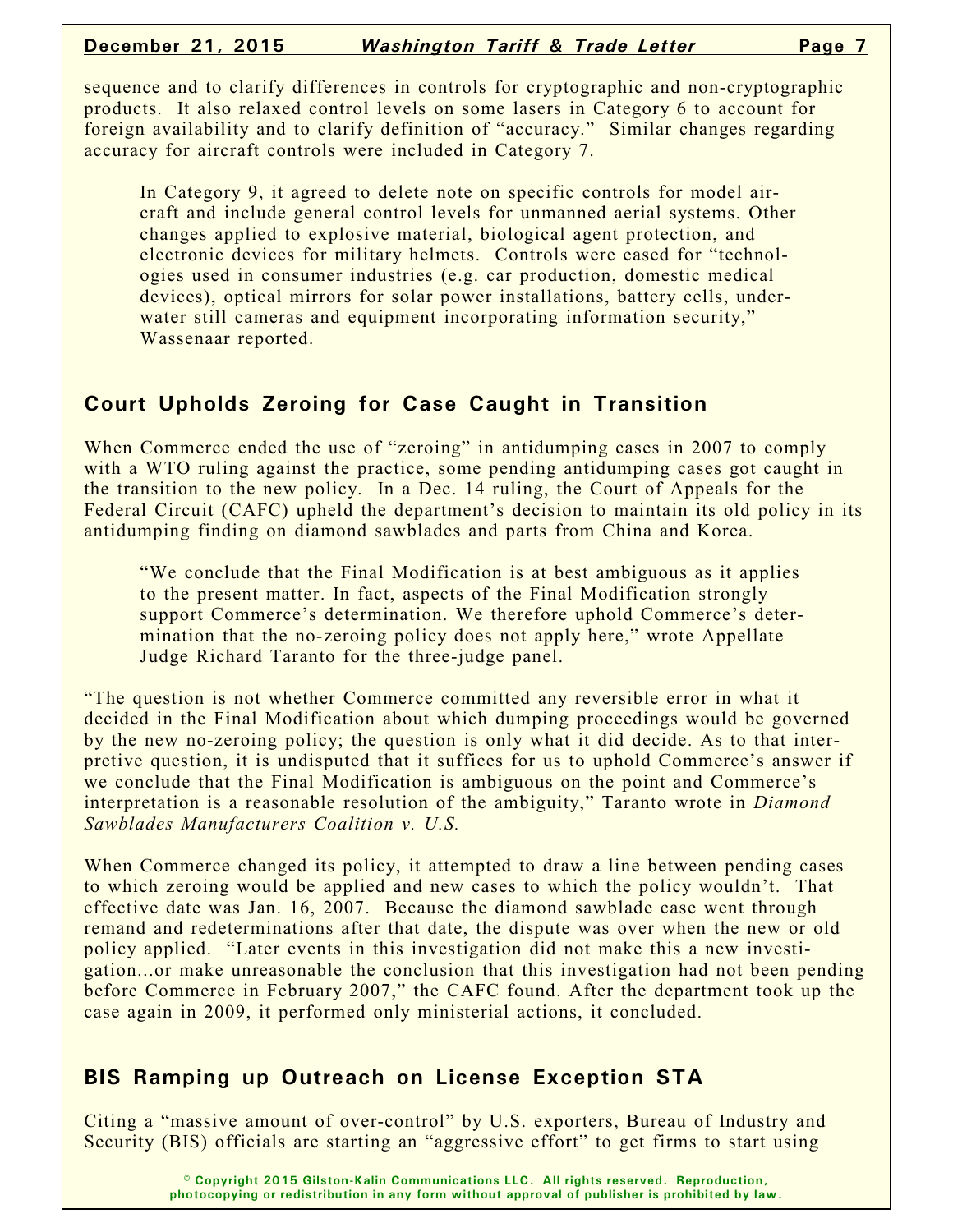License Exception Strategic Trade Authorization (STA), Eileen Albanese, director of BIS' national security office, told the Practising Law Institute export conference in Washington Dec. 17. "People are not using it," she admitted. Low use of STA has plagued the exception since its institution. In the 600-series created under export control reform, almost 70% of licenses BIS receives are eligible to use the exception, Albanese noted. Over the next several months, the agency will make an "aggressive effort to get people to start using STA, and to hopefully alleviate some of the concerns that have been expressed by foreign consignees," she said.

"What we're doing is we're reaching out to the foreign consignees that have indicated to their U.S. customers that they do not want to use STA," she said. "We are also reaching out to those companies who, according to our licensing information and AES information, are shipping things that are eligible for STA and are not. We're reaching out to them to try to find out why, what can we do. Is it something that maybe STA needs to be modified, do we need to be clearer on what the expectations are?" Albanese said.

According to BIS statistics, through October 2015, \$1.4 billion in 21,092 shipments have been exported under STA since July 2011. Of these shipments, 7,684 (36.4%) were worth less than \$2,500. In total, 649 companies have used the exception, with Japan, South Korea, and the United Kingdom (UK) the top destinations.

BIS Assistant Secretary Kevin Wolf further clarified the misinformation about STA, especially among foreign customers. These companies will say, "We don't want that level of exposure, we don't want any burden, so we tell our U.S. companies to apply for a license, that way we're immune from liability thereafter," Wolf noted. In fact, it was "never actually that way under the ITAR, it's not that way under the EAR, there isn't any more burden or liability as a legal matter under STA than used to exist," he told PLI. "You're just making your life and our lives more difficult," Wolf added.

Christine Lee, director, compliance & international trade counsel at United Technologies, explained the industry perspective. "There's a thought that if you're operating under a license exception, you can't see it. If you have license you can touch it, you can print it out, and you can wave it at people," she said. "There's a security of having a license that people liked," Lee added.

#### **U.S.-Cuba Reach Deals on Mail, Air Travel**

The first anniversary of President Obama's renewal of relations with Cuba was marked with bilateral agreements to reopen direct mail delivery and resume normal commercial flights between the two countries. An agreement on mail service was reached Dec. 10 and talks on commercial air service were concluded Dec. 17.

The accord on mail service calls for the implementation of a pilot plan for the transportation of mail. "The plan will provide for mail flights between the two countries several times a week, rather than routing mail through a third country. Details will be finalized in the coming weeks," a State Department statement said. "We are starting a pilot program of mail service. I can't give an exact date yet," a senior State official told reporters on a conference call Dec. 15. "It should be very, very soon when that will start. But I think the important thing to bear in mind here is that this is the first time we will see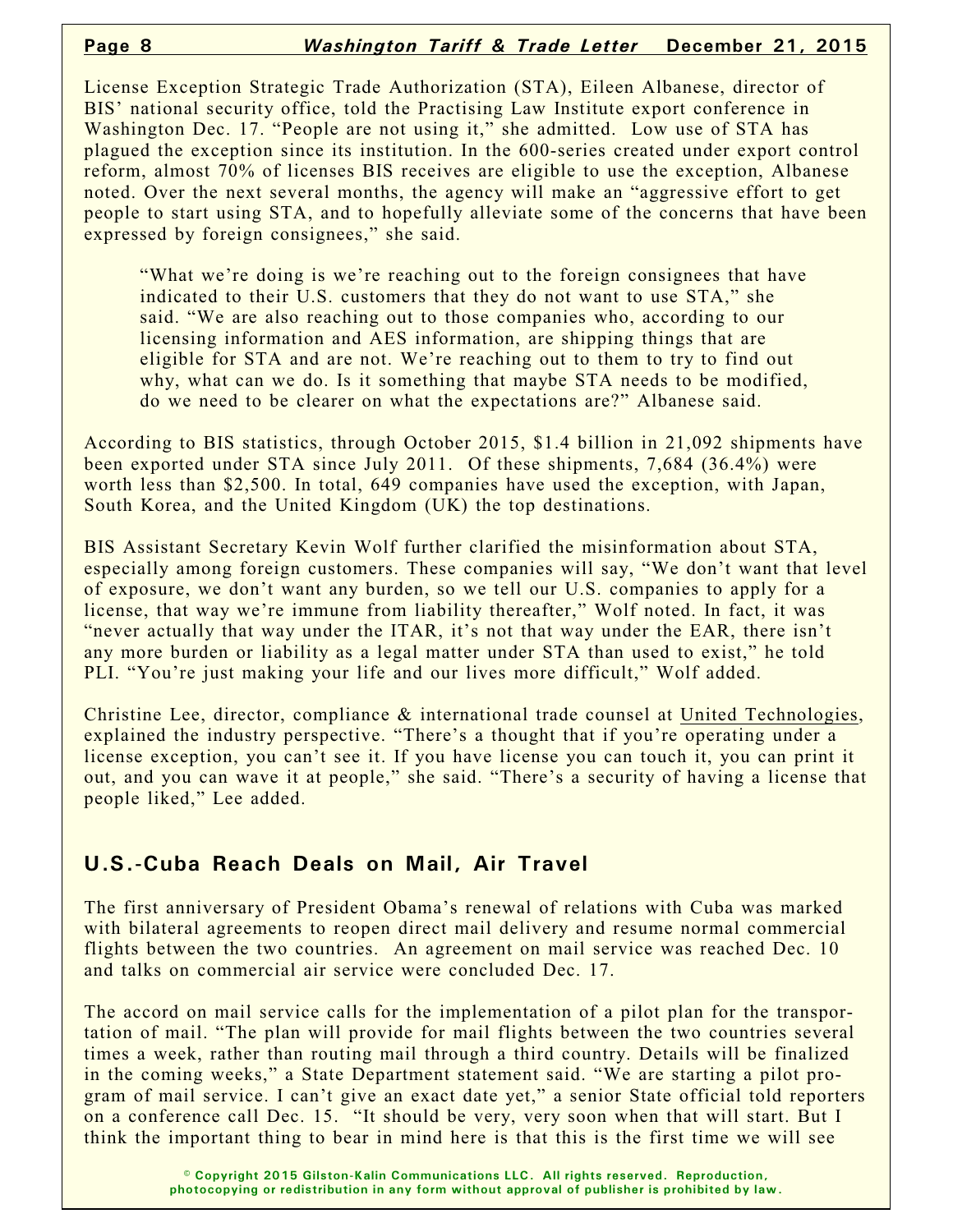#### **December 21, 2015** *Washington Tariff & Trade Letter* **Page 9**

direct mail service between the United States and Cuba in something like 50 years," the official said. The arrangement for commercial air flights "will continue to allow charter operations and establish scheduled air service, which will facilitate an increase in authorized travel, enhance traveler choices, and promote people-to-people links between the two countries," a State press statement said. "While U.S. law continues to prohibit travel to Cuba for tourist activities, a stronger civil aviation relationship will facilitate growth in authorized travel between our two countries — a critical component of the President's policy toward Cuba," it added.

"Today's announcement is great news for our customers as it brings us one step closer to connecting the U.S. and Cuba with scheduled air service," said American Airlines Chairman and CEO Doug Parker in a statement. "As the leading carrier to the Caribbean and the leading U.S. airline to Cuba, we look forward to establishing scheduled service to Cuba in 2016, from Miami and other American hubs," he said. Delta said it "looks forward to resuming service to Cuba as soon as approvals are granted." It noted that began commercial service to Cuba in 1953.

Even without direct flights, travel to the island has increased. "In that regard, we have seen an increase in authorized travel by U.S. citizens by over 50%," one senior State official told reporters. Another said that number has increased from "something like" 300,000 to 500,000 (see **WTTL**, July 27, page 5).

Over the past year, the two countries have discussed "concrete objectives on civil aviation, direct transportation of mail, the environment, regulatory changes, and counternarcotics and have either reached understandings on those topics or continue to narrow our differences in ways that suggest we could soon conclude such understandings," Jeffrey DeLaurentis, charge d'affaires at the U.S. Embassy in Havana, said on an earlier call with reporters.

"However, we still have areas of disagreement. On challenging matters such as property claims, fugitives, and human rights, we have started the process of exchanging views with Cuba and expect to continue in the new year," he said.

In response to questions on the claims negotiations, a senior State official, speaking on background, said the subject is complex and will take some time. "But obviously, we view the resolution of outstanding claims as a top priority for normalization. We know that the Cuban side believes that they have billions of dollars of claims relating to human damage and economic damage resulting from the embargo, and I imagine we will hear more about that as we proceed with these discussions. But we're just at a first step, and we expect to meet again sometime in the first quarter of 2016," he said.

#### **Customs Enforcement Bill Hits Roadblock in Senate**

The quick track toward enactment of the Trade Facilitation and Trade Enforcement Act of 2016 (H.R. 644) turned out to be not as quick as many people hoped. After the House passed a House-Senate Conference Committee compromise Dec. 11, Senate action has been blocked by Democratic opposition to provisions in the measure, including a permanent bar to taxes on the Internet. With Congress rushing to leave for its Christmas vacation, further work on the bill may be put off until February 2016. Senate Majority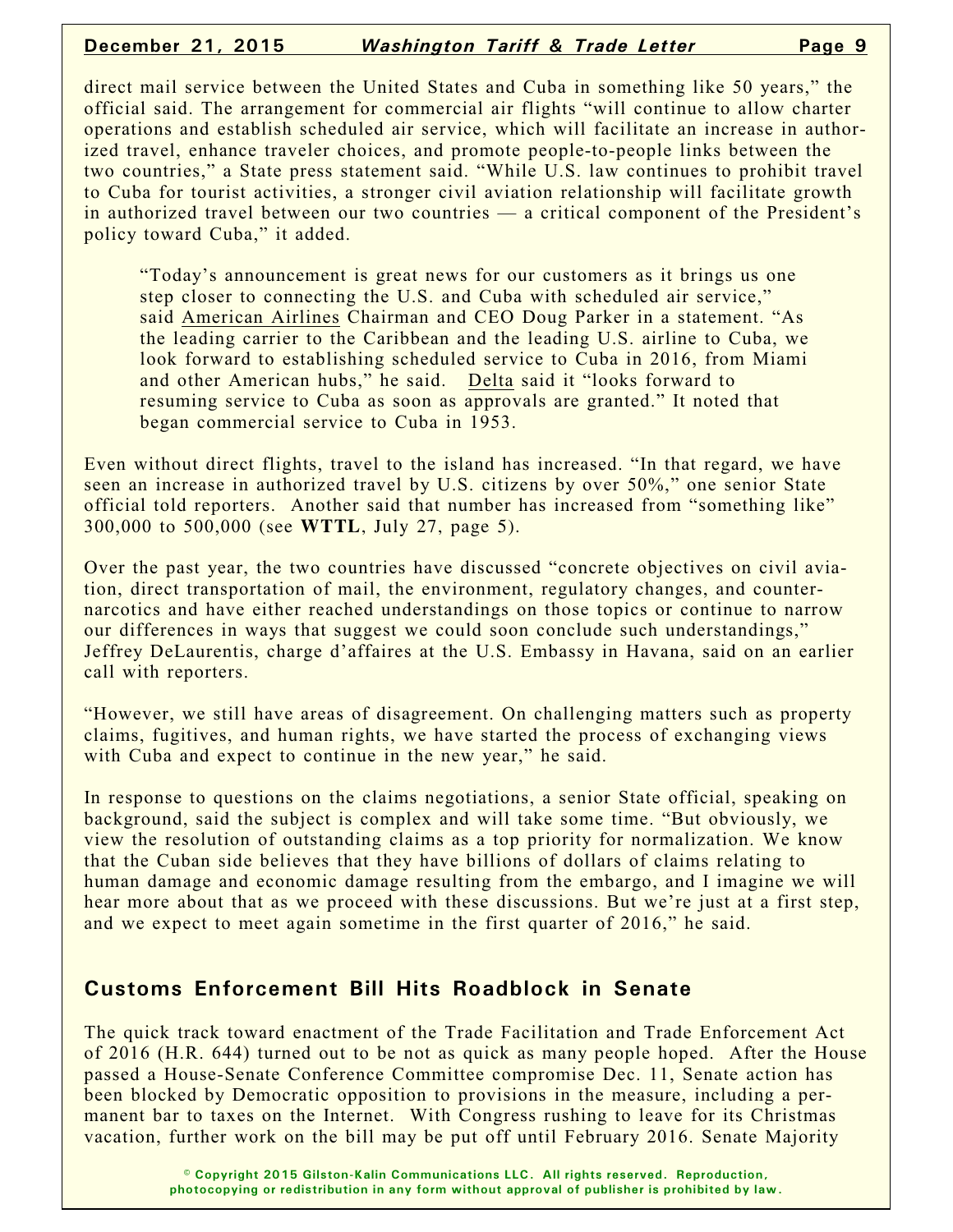Leader Mitch McConnell (R-Ky.) confirmed Dec. 15 that Congress wasn't likely to vote on the legislation before it adjourned, but he didn't say the measure was dead.

"This is not the end of the Congress. It's only the end of the first session, and I don't know if we will do the Customs bill this year or whether it will wait until next year," he told reporters.

Although Senate Finance Committee Ranking Member Ron Wyden (D-Ore.) supports the House-Senate compromise, many of his Democratic colleagues still have problems with it. A cloture vote would have been required to overcome that opposition. With both chambers consumed with efforts to pass an omnibus appropriations bill and extension of temporary tax cuts, there would not have been enough time to act on the trade bill.

"If they want to call it up they can, but it will be subject to at least three votes: cloture vote, a point of order on inserting the permanent Internet Tax Freedom Act and final passage," Senate Democratic Whip Richard Durbin (D-Ill.) told reporters Dec. 15. "I think it is really questionable on all three votes what the outcome may be," he said. "It is possible the Republican leadership wants to hold this over so they have a chance to talk," he added.

Durbin said Democrats have offered a plan to put the Internet Tax Freedom and marketplace fairness bill together. "The two compliment one another. One says state and localities cannot impose a tax on access to the Internet. The other says state and localities will be compensated and reimbursed for purchaes over the Internet that involve sales tax," he explained. He said including a permanent Internet tax provision "is wrong and I am going to fight it."

Durbin claimed the Senate could drop the Internet tax provision from the conference report on the Customs bill and send the measure back to the House for another vote. "But to marry the two would take a separate effort" that would require going back to the conference, he noted.

Sen. Sherrod Brown (D-Ohio) told WTTL that he wants to have a separate vote on the Customs bill's Enforce Act provisions, which strengthen enforcement of antidumping and countervailing duty orders to prevent circumvention. He said there are also other problems with the bill. "I want to fix it," he told WTTL. "I care about the Enforce Act. I don't like some of the extraneous stuff. I don't like that they didn't do currency well. I'd like a separate vote on the Enforce Act, if there was a way of doing that," he said.

# **Lame-Duck Vote on TPP Is Increasingly Likely**

Senate Majority Leader Mitch McConnell (R-Ky) has confirmed what many expected: a congressional vote on implementing the Trans-Pacific Partnership (TPP) won't come until a lame-duck session of Congress after next fall's elections. McConnell's assessment, which came in an interview published by the *Washington Post* Dec. 11, reflected previous predictions that a vote wouldn't come until after primary season ends in June, so members couldn't face challenges based on their vote on the trade pact.

A lame-duck vote would give lawmakers a chance to see how big an issue TPP is in the presidential election, as well as in Senate and House races. None of the Republican or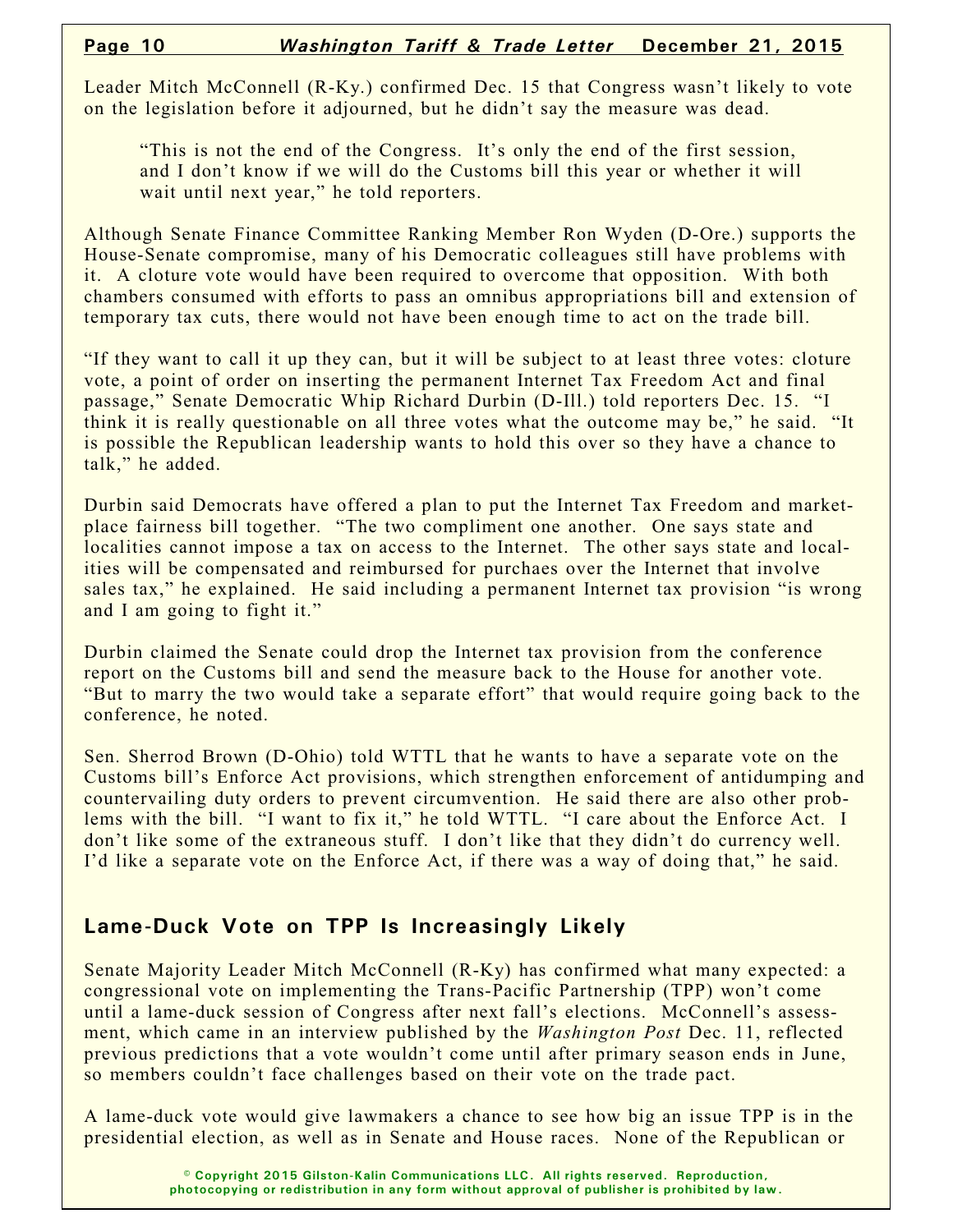Democratic presidential candidates has endorsed the accord, and Hillary Clinton and Donald Trump have both come out against it (see **WTTL**, Nov. 16, page 4).

Senate Finance Committee Chairman Orrin Hatch (R-Utah) agrees that a TPP vote won't come until late next year. When asked when Congress would vote, Hatch told reporters, "We'll just have to see, but it's certainly not going to be before the elections next year." Democrats would also like to see the TPP vote postponed. When asked if he would support a delay of the vote, Senate Democratic Whip Richard Durbin (D-Ill.) thought for a few seconds and then told WTTL, "Sure."

USTR Michael Froman and other administration officials have reportedly have been talking with Hatch about what could be done to satisfy his concerns about TPP, particularly on biologics data protection. "He knows that he has to get that data exclusivity up from five years. He knows that," Hatch said.

"I don't care how he does it. He just has to do it because that is a very important thing. I don't want to be subsidizing the rest of the world," Hatch added. "There are some other things [in TPP], but I think we have that under control," he said.

Whoever wins in November, Congress would face the dilemma of voting on the deal in hand or one that might be worse, depending on who won the election. This wouldn't be the first time it has put off a trade vote until a lame-duck session. It approved the Uruguay Round implementing legislation after the November 1994 elections. While it wasn't a lame-duck session, the vote on NAFTA came in November 1993.

At his end-of-year press conference Dec. 18, President Obama sounded confident Congress would pass TPP next year. "I think Speaker Ryan would like to try to get it done. And there are both proponents and opponents of this in both Democratic and Republican parties, and so it's going to be an interesting situation where we're going to have to stitch together the same kind of bipartisan effort in order for us to get it done," he said.

TPP "meets the bar that I set. It is consistent with what I promised, which is the most pro-labor, pro-environment, progressive trade deal in history, that eliminates just about every tariff on American manufacturing goods in countries that up until this point have charged a tax, essentially, on anything that American workers and American businesses sell in these areas," Obama said. "It brings those taxes down to zero on basically all American-manufactured products -- a huge win for agriculture, because now the people of Japan are going to be in a better position to enjoy American beef and American pork, which up until this point, even though we're much more efficient producers, has been tagged with a tax that makes our products uncompetitive in Japanese markets. So this is a big deal," he added.

#### **Appropriations Bill Addresses Oil Export Ban, COOL**

The omnibus appropriations and tax bill (H.R. 2029) that Congress passed Dec. 18 not only ends the 40-year ban on crude oil exports but would make it very difficult for a future president to reimpose those restrictions. The measure includes several challenging requirements a president would have to meet to justify restoration of the controls,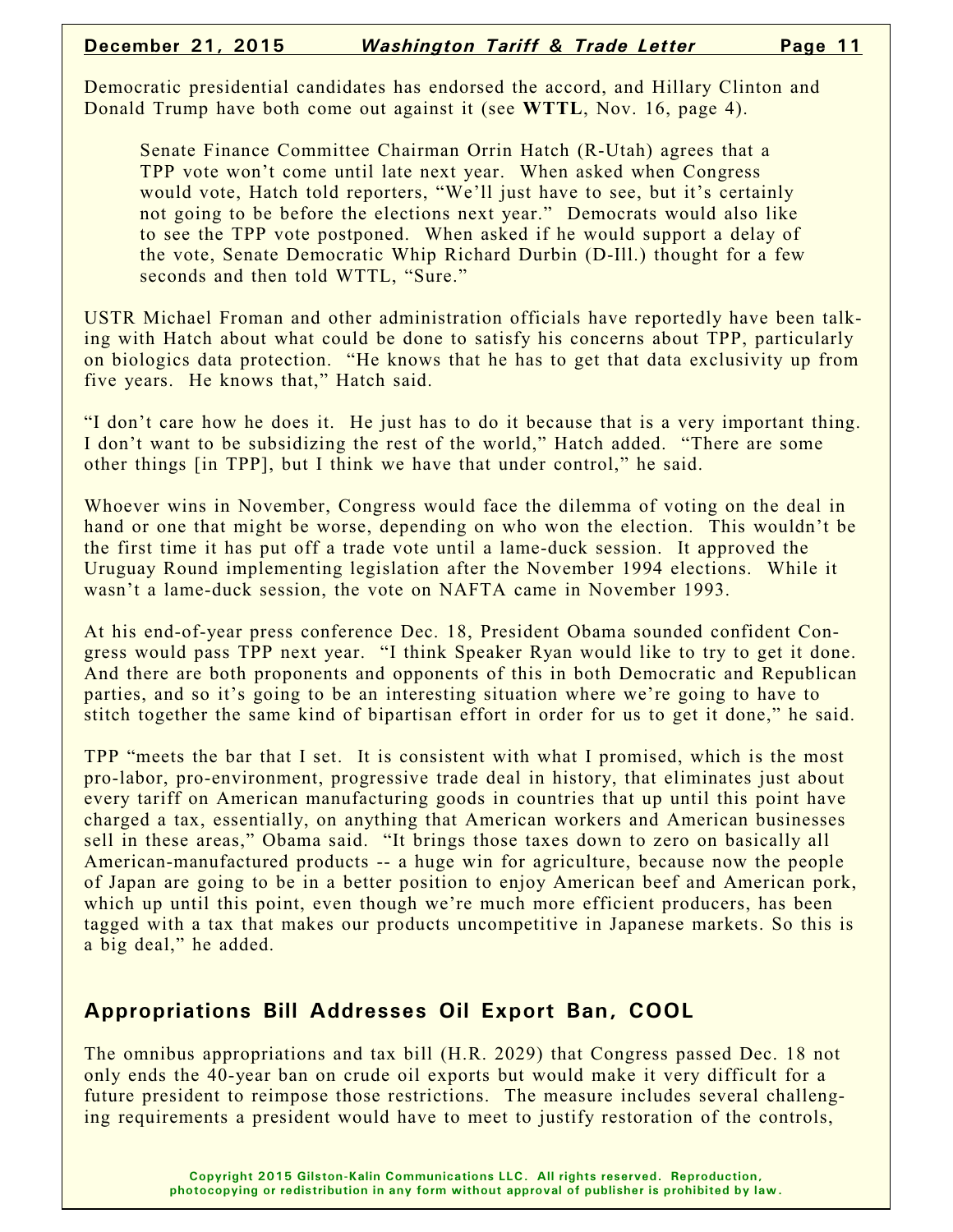which could only be imposed for one year (see **WTTL**, Dec. 7, page 2). To restore the ban, a president would have to declare a national emergency and issue a notice of the declaration in the Federal Register, identify specific countries, persons or organizations to which the ban applies and explain the national security reasons for the action.

In addition, Commerce would have to determine and report to the president that "(i) the export of crude oil pursuant to this Act has caused sustained material oil supply short-ages or sustained oil prices significantly above world market levels that are directly attributable to the export of crude oil produced in the United States; and (ii) those supply shortages or price increases have caused or are likely to cause sustained material adverse employment effects in the United States."

Once the law goes into effect, the Bureau of Industry and Security (BIS) will have to amend the Export Administration Regulations (EAR) to remove export licensing rules for crude oil. "We are looking at the text of the language in the bill, and seeing what we need to do towards implementing what is there. At this point, we are digesting the information and developing a plan of action," Eileen Albanese, director of BIS' national security office, told the Practising Law Institute export conference in Washington Dec. 17. "We have to be prepared when the ban is lifted," she said.

Along with lifting the oil export ban, the appropriations bill revokes the controversial Country of Origin Labeling (COOL) law for beef and pork imports, which the WTO has found to violate trade rules and could have led to nearly \$1 billion in retaliation by Canada and Mexico.

"Back in June, the House overwhelmingly passed language to repeal mandatory COOL for products challenged by our trading partners, and I am pleased to see similar language included in the omnibus package," House Agriculture Committee Chairman K. Michael Conaway (R-Texas) said in a statement. "By including this language, we will be back in compliance with our WTO obligations, avoid more than \$1 billion in retaliation from Canada and Mexico," he added.

"The outcome demonstrates the importance of the World Trade Organization as a dispute settlement body," said a joint statement issued by Canada's Trade Minister Chrystia Freeland and Agriculture Minister Lawrence MacAulay. "Canada will actively monitor to ensure that the incentives to discriminate against Canadian cattle and hogs are quickly removed from the marketplace," they said.

Meanwhile, the U.S. Dec. 18 blocked the WTO Dispute-Settlement Body (DSB) from approving Canada's and Mexico's requests to take retaliation for the COOL rules. The U.S. reportedly objected to the DSB meeting during the Nairobi ministerial, claiming WTO rules only allow the group to meet after the ministerial. The WTO dispute will become moot once the COOL legislation become effective. The EU called the U.S. action "unprecedented" and "very worrying," according to one source.

#### **USTR Issues Annual Shame List of Notorious Markets**

The sale of counterfeit and pirated goods and software continues to flourish around the world both at online sites and physical marketplaces, the USTR's office complained in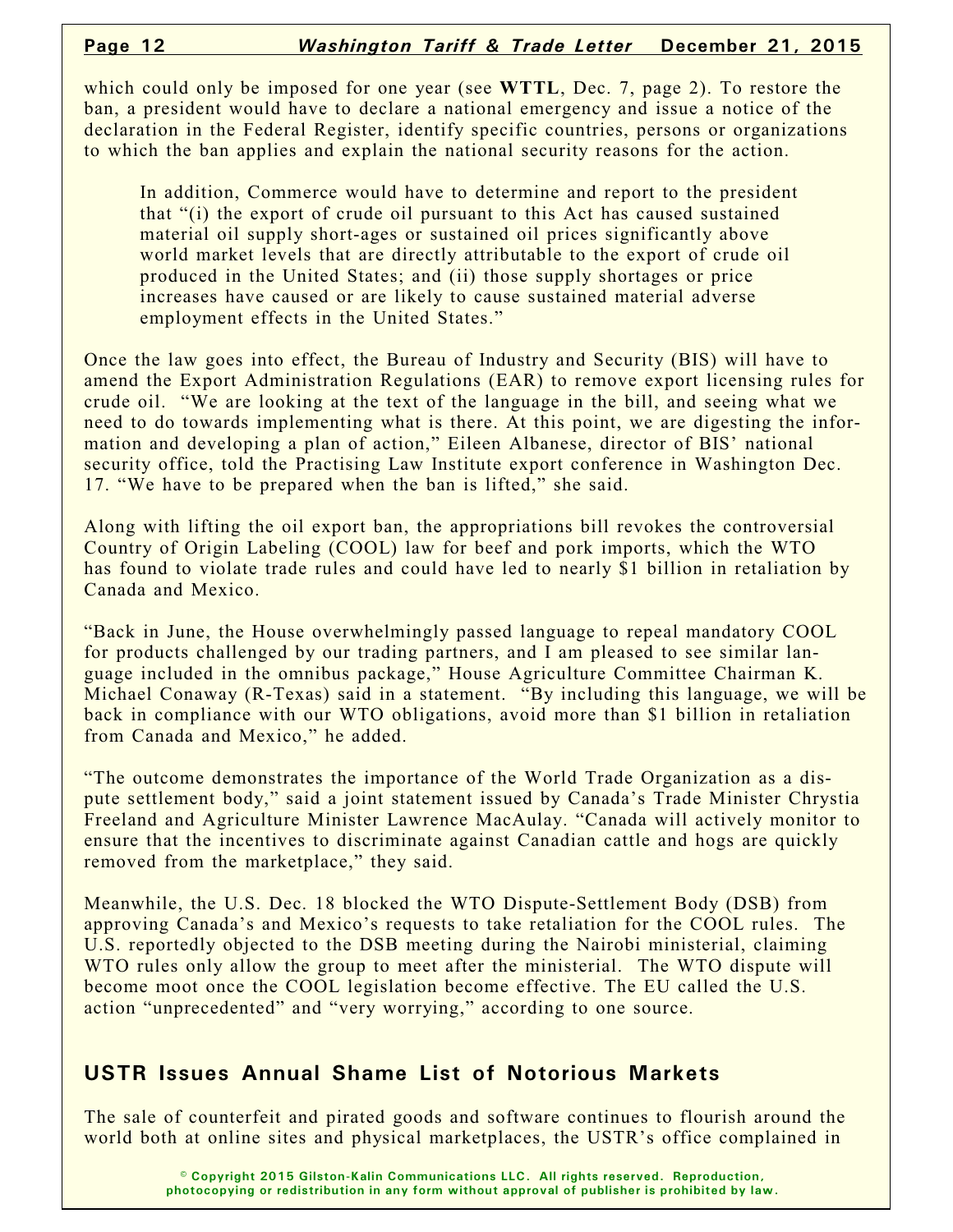its annual Special 301 Out-of-Cycle Review of Notorious Markets Dec. 17. The listing of sites, which is based on nominations submitted in public comments to the office, is aimed at shaming the governments where the sites exist into taking action to clean them up, but comes with no U.S. threat of sanctions.

No country has a monopoly on the existence of these markets. While five of the 14 identified physical markets are in China, others exist in Argentina, Nigeria, Paraguay, Brazil, Indonesia, India, Mexico and Thailand. The 14 identified online sites are spread around the world, including in Canada, China, Panama, Switzerland, Vietnam, Russia and Ukraine.

"The Internet has brought about a global revolution in the authorized and unauthorized distribution of films, music, software, video games, and books. In many markets, unauthorized online distribution of, or access to, copyright-protected content largely has replaced unauthorized distribution via physical media," the report notes.

"In other markets, however, physical media (including CDs, DVDs, video game cartridges, and pre-loaded computer hard drives and other storage devices) continue to be prevalent, with widespread distribution, at times involving local manufacture, through markets such as those identified," it adds. "China is reportedly the global hub for manufacturing counterfeits, and Guangdong province and the cities of Guangzhou and Shenzhen are its epicenter," the report says. These markets sell low-quality, relatively inexpensive counterfeit versions of American and other branded apparel and footwear on a wholesale scale for export to Africa and the Middle East, in particular," it notes.

"Numerous markets in India have appeared in past lists, with no identified meaningful, effective response by the Indian government. In the 2015 Notorious Markets process, India ranked first in terms of the number of nominated physical markets with an increase in reports of counterfeit apparel and footwear," the report states.

"USTR highlights these markets not only because they exemplify global counterfeiting and piracy concerns, but also because the scale of infringing activity in such markets can cause significant economic harm to U.S. intellectual property rights (IPR) holders. Some of the identified markets reportedly host a combination of legitimate and unauthorized activities. Others reportedly exist solely to engage in or facilitate unauthorized activity," it says.

The list isn't an exhaustive list of all markets worldwide in which IPR infringement takes place, the report adds. "The list does not reflect findings of legal violations, nor does it reflect the U.S. Government's analysis of the general IPR protection and enforcement climate in the countries connected with the listed markets," it notes.

#### **Industry Dives Deep on USML Vessel Transfers**

While industry is generally pleased with the export control reform effort, companies are now getting down to the specific controls on their products. In public comments that Bureau of Industry and Security (BIS) and State's Directorate of Defense Trade Controls (DDTC) posted Dec. 16, a handful of companies addressed the ongoing review of military vehicles, vessels and equipment on U.S. Munitions List (USML) categories VI, VII, XIII and XX. The two agencies had asked for comments on the first anniversary of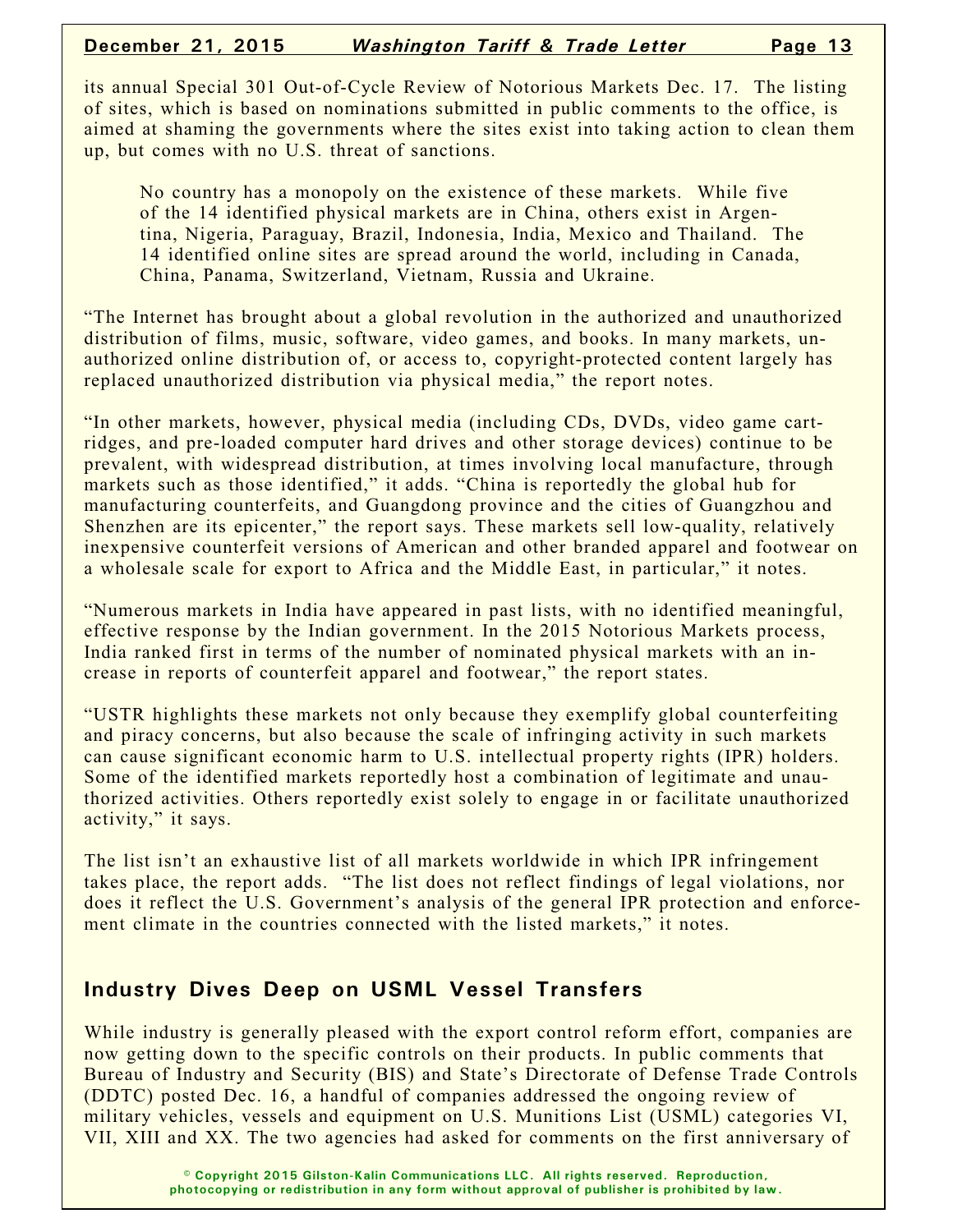changes to the categories and the transition of some items from the USML to the Commerce Control List (CCL). Northrop Grumman noted places where "multiple USML category entries describe or control the same or similar commodities" in its comments to both BIS and DDTC. Duplicate entries cover fire control systems, active protection systems, underwater mine detection systems, cameras and radar target generators, it said.

The company also pointed out multiple confusing uses of the term "hydraulic" in the new 600-series entries. "The level of technology for these articles is the same irrespective of platform, but controls are inconsistently applied across categories. We therefor recommend 'hydraulic' be defined as all types of liquids and '.y' controls regardless of end-item for all types of valves hoses, lines, fittings, couplings, brackets filters and filter assemblies for pneumatic and hydraulic systems," Northrop Grumman wrote.

Unlike other companies, Airbus used the opportunity to comment on more general BIS policies. For example, it suggested improvements to License Exception STA, which BIS is addressing with aggressive outreach (see related story, page 7). "A more significant compliance risk occurs when the same items are received via different shipments with some using STA and some using a BIS license. In this case, the non-U.S. party must then establish two tracking mechanisms for the same part to ensure compliance with the conditions of STA. This is not only costly, but compounds the likelihood of compliance mistakes and results in a general reluctance to use STA."

To alleviate this risk, the company recommends "that BIS allows use of de minimis for items received under STA. This will harmonize the conditions on 600 series content received either under a BIS license or under STA as well as the compliance conditions under which a non-U.S. company must manage its 600 series inventory. In any case, the restrictions on exports and re-exports to D5 countries remain," it said.

In its comment to DDTC, Huntington Ingalls Industries pointed out a "gap in coverage" for armed coastal, patrol, roadstead, Coast Guard and other patrol craft with mounts or hard points for firearms of less than .50 caliber. "These types of armed vessels aren't captured in ECCN 8A609.a which only includes unarmed patrol boats. Alternately, the USML does not positively list vessels capable of firing munitions  $\leq 50$  caliber; VI(b)(3) specifically addresses .50 caliber or more," it wrote.

Boeing identified a few USML sections where "additional clarification to the regulatory text would be helpful to prevent redundancy, vagueness, or inconsistent application." These address:  $VI(b)(4)$ ,  $VII(c)$ , and  $XX(a)(7)$  mission systems,  $VI(f)(4)$  control and monitoring systems for autonomous unmanned vessels, XIII(b) military or intelligence articles, XIII( d)(2) carbon/carbon billets and preforms, XIII(h)(2) thermal engine energy conversion devices, and the XIII(m) ten interpretations, the company noted.

DRS urged more clarity in certain definitions. For example, the listing in category VI(f)(4) reads "Control and monitoring systems ..... and obeying rules-of-the-road without human Intervention," it said. "Our concern with this entry is that 'rules-of-the-road' is undefined. We urge the department to add a clarifying note to this entry, providing some guidance as to what is meant by this listed positive criteria," DRS told DDTC. UTC suggested revisions to the phrase "not elsewhere specified," which can be interpreted as "not elsewhere enumerated," it wrote to DDTC. "This interpretation can result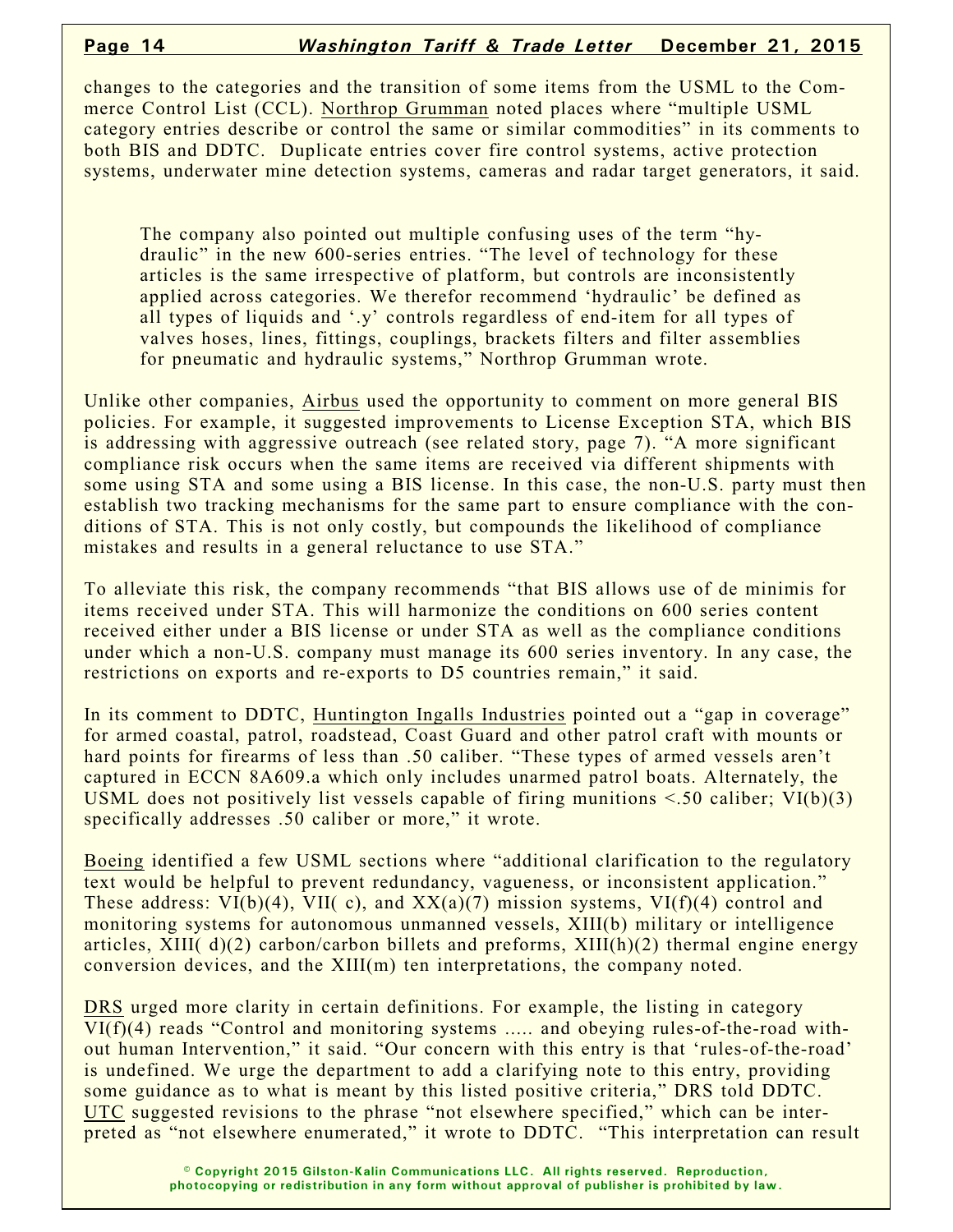#### **December 21, 2015** *Washington Tariff & Trade Letter* **Page 15**

in the unintended capture in  $XIII(i)$  of items described, but not enumerated, on the USML. For example, subcategory XIX(f)(l) controls specially designed F135 engine parts, components accessories, attachments and equipment. Although the components in XIX(f)(l) are *described,* they are not *enumerated,* which could lead to confusion in applying the Order of Review," UTC wrote.

#### **\* \* \* Briefs \* \* \***

EXPORT ENFORCEMENT: Eyad Farah of Barrington, Texas, was sentenced Dec. 16 in Tampa, Fla., U.S. District Court to three years and one month in federal prison for conspiring to export firearms to Jordan without license. Firearms were allegedly concealed in vehicles that had been purchased at used car auctions in Central Florida. Farah pleaded guilty Sept. 22 and was arrested in Frankfort, Germany, in June (see **WTTL**, Aug. 31, page 6). Codefendant Mahmoud Abdel-Ghani Mohammad Assaf previously pleaded guilty to his role in conspiracy and awaiting sentencing. Yasser Ahmad Obeid was sentenced to 51 months in prison in related case in December 2014 and also pleaded guilty.

MORE EXPORT ENFORCEMENT: Sihai Cheng, aka Chun Hai Cheng and Alex Cheng, pleaded guilty Dec. 18 in Boston U.S. District Court to conspiring to export MKS pressure transducers to Iran between November 2005 and 2012. Cheng was extradited from UK to U.S. in December 2014 to face charges and remains in custody (see **WTTL**, Dec. 15, 2014, page 12). Indictment of Cheng and Seyed Abolfazl Shahab Jamili, along with two Iranian companies, Nicaro Eng. Co., Ltd. and Eyvaz Technic Manufacturing Company, was unsealed in April 2014. Sentencing is set for Jan. 27, 2016.

HONDURAS: Labor Department with support from USTR Dec. 9 signed agreement with Honduras on labor rights that "addresses gaps in enforcement of Honduran labor law" in response to February Labor report on country's labor violations of Dominican Republic-Central America-U.S. Free Trade Agreement (CAFTA-DR) (see **WTTL**, March 2, page 7). Report said it has "serious concerns" about Honduras government's inspection of worksites, imposition of fines for violations and enforcement of remedial measures.

CAFTA: ITC Dec. 14 launched investigation on probable economic effects of proposed modifications to CAFTA-DR rules of origin. Request from USTR covers fishing lures, gaming machines, polyvinyl chloride, and certain products of chemical and allied industries. Commission will not hold public hearing but welcomes written submissions, it said.

ELECTRONICS: In Federal Register Dec. 16, DDTC extended temporary controls on certain intelligence analytics software under USML Category XI by reinserting words "analyze and produce information from" to paragraph (b). Changes will be effective until Aug. 30, 2017, "while a long term solution is developed," notice said. Department will publish any permanent revision as proposed rule for public comment, it noted.

GUN BLUEPRINTS: Rep. Thomas Massie (R-Ky.) and 14 other House Republicans Dec. 17 filed amicus brief in *Defense Distributed v. U.S. Department of State* in U.S. Fifth Circuit Court (see **WTTL**, Aug. 10, page 5). In May 2013, Directorate of Defense Trade Controls Compliance (DTCC) asked Defense Distributed to pull gun blueprints off its website, saying it could violate Arms Export Control Act. Defense Distributed and Second Amendment Foundation filed for injunction to block DDTC action in May 2015 in Austin, Texas, U.S. District Court. District court denied injunction, but company has appealed ruling to circuit court. State's "expansive interpretation of the AECA to permit regulating the online publication of unclassified public speech departs entirely from the statutory text and is due no deference whatsoever," lawmakers' brief argues. "It is doubtful that the AECA, which was promulgated